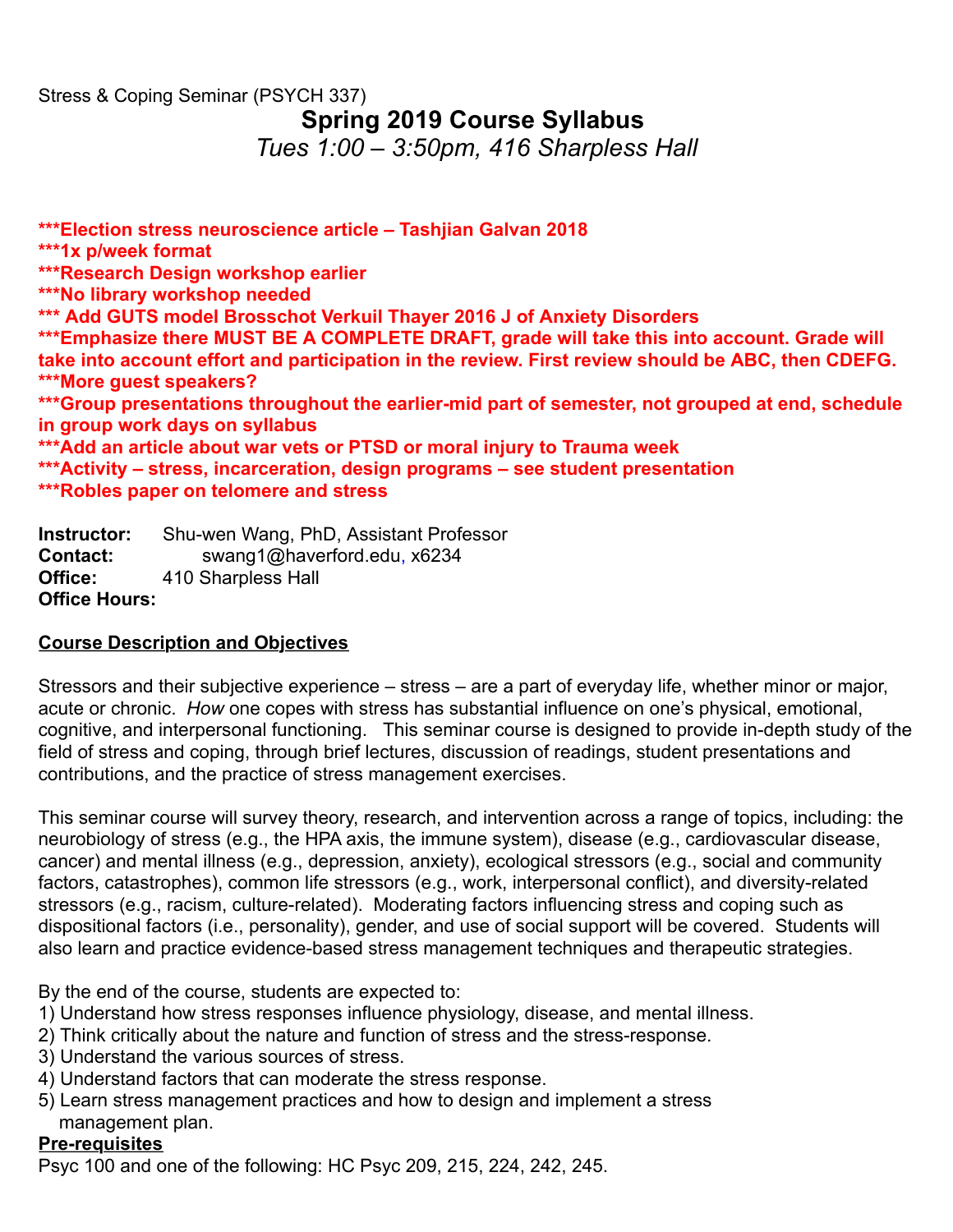- Textbook Why Zebras Don't Get Ulcers: Stress, Disease, and Coping.  $3^{\text{rd}}$  Edition (2004) by Robert M. Sapolsky. Available for purchase in the College Bookstore and online. Also on reserve in the Science Library.
- Additional required readings are available via the course website (Moodle).
- Consult the APA Publication Manual for guidance on proper reference citation and general guidance on scientific writing. On reserve in the Science Library.

**Slides** -- Slides will be posted on Moodle for your reference AFTER the class lecture.

## **Support, Access, and Disability**

Haverford College is committed to supporting the learning process for all students. Please contact me as soon as possible if you are having difficulties in the course. There are also many resources on campus available to you as a student, including the Office of Academic Resources

(https://www.haverford.edu/oar/), the Writing Center (https://www.haverford.edu/writing-center/), and the Office of Access and Disability Services (https://www.haverford.edu/access-and-disability-services/). If you think you may need accommodations because of a disability, you should contact Access and Disability Services at hc-ads@haverford.edu. If you have already been approved to receive academic accommodations and would like to request accommodations in this course because of a disability, please meet with me privately at the beginning of the semester (ideally within the first two weeks) with your verification letter.

# **Course Requirements**

Grades are determined based on the following course requirements:

- 1. Article Presentation 10%
- 2. Weekly Reaction Posts on Moodle 10%
- 3. Student Topic Group Presentation 20%
- 4. Stress and Coping Report 25%
- 5. Research Proposal 25% 6. Attendance and Participation 10%

### $\frac{1}{2}$  ,  $\frac{1}{2}$  ,  $\frac{1}{2}$  ,  $\frac{1}{2}$  ,  $\frac{1}{2}$  ,  $\frac{1}{2}$ Total =  $100%$

**1) Article Presentation (10%):** Each student will be responsible for giving a brief report on an empirical article that s/he selects. The article must be of empirical research (i.e., data were collected and analyzed, article has method and results sections), NOT theoretical or literature review articles. Each student will select an article corresponding to that day's topic by doing a literature search and consulting with me. You will read the article and prepare a formal oral presentation. Please use slides judiciously (no more than 8 slides; 1-2 for introduction/research questions, 1-2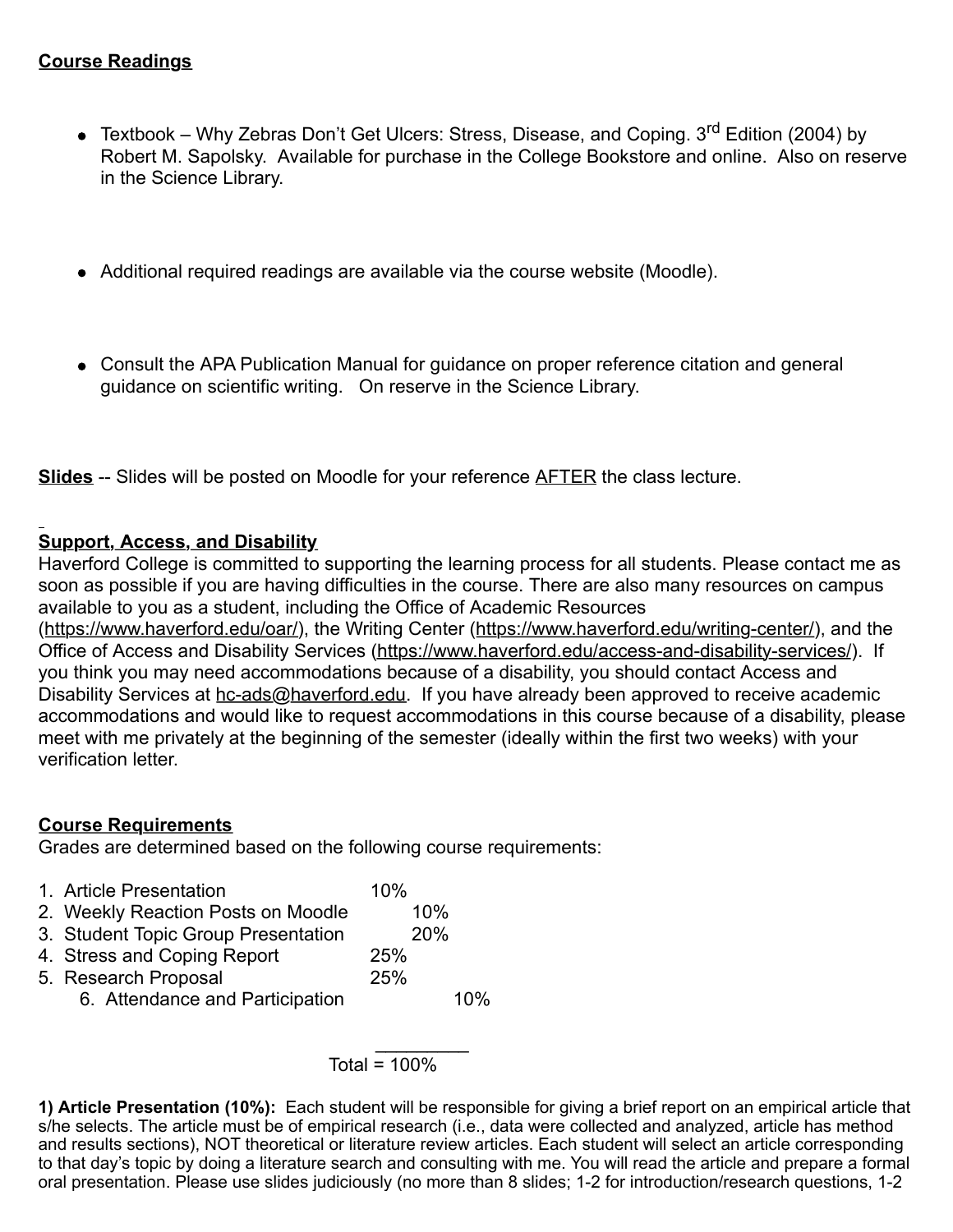for methods, 2-3 for results, 1 for discussion/implications). The presentation should be brief (~10-12 minutes) and present the study's main hypothesis(es) or research question(s), the methods by which the hypothesis was tested, the main findings, and the implications of the findings. Your emphasis should be on the results and the take-away message, as opposed to the minutia of the methods or the statistics. You must get your article approved by me beforehand and submit a PDF copy of the article (not HTML format) to me by email at least 24 hours before your scheduled day. Grades for the presentation are based on how accurately and thoughtfully you presented the information.

**2) Weekly Reaction Posts on Moodle (10%):** By 9pm Monday of every week (Weeks 2-13), you will post a brief reaction (1-2 paragraphs) to that week's readings using Moodle Forum. You should aim for thoughtfulness, rather than length. Reactions can be a range of things, but for example, may include putting forth your own hypotheses with supporting rationale, voicing a contradictory argument, commenting on a general theme drawn from multiple readings, or finding a way to apply what you are reading to a real-world problem or situation.

**3) Student Topic Group Presentation (20%):** The last few meetings of the course are reserved for Student Topic presentations. The topics are chosen by the class and presented by groups of 2-4 students. With my help, groups will research the topic, assign a reading, prepare a 20-25 min presentation, and lead discussion. More information will be provided.

**4) Stress and Coping Report (25%):** This assignment is a 10-12 page paper on a personal stress and coping situation, your analysis of the issues using theory and research, and your development of a plan to better cope with the situation. More information will be provided.

**5) Research Proposal (25%):** You will write a 10-12 page research proposal on a topic of your choice related to the seminar, due during finals period. You will conduct a literature review, develop your hypotheses and a study design that would allow you to test those hypotheses, describe how you would conduct the study, and discuss your anticipated results that would support your hypotheses. You will also provide and receive feedback from your peers during the writing process. More information will be provided.

**6) Attendance and Participation (10%):** This course is designed as a seminar and is largely based on discussion. Your attendance is expected at every class meeting, and your contribution and energy is critical to the success of the class.

| <u> Угимпту Ууигу</u> |               |            |                 |
|-----------------------|---------------|------------|-----------------|
| Grade                 | <b>Points</b> | Grade      | <b>Points</b>   |
| A / 4.0               | 94-100        | $C+ / 2.3$ | 77-79.99        |
| $A - 13.7$            | 90-93.99      | $C$ / 2.0  | 73-76.99        |
| $B+ / 3.3$            | 87-89.99      | $C-$ / 1.7 | 70-72.99        |
| B / 3.0               | 83-86.99      | $D+ / 1.3$ | 67-69.99        |
| $B - 127$             | 80-82.99      | D / 1.0    | 60-66.99        |
|                       |               | F / 0.0    | 59.99 and below |

### **Grading Scale**

#### **Course Schedule**

| Week (Dates) | <b>Topic</b>                                           | <b>Reading</b><br>$('Ch.' = textbook chapters)$                                        |
|--------------|--------------------------------------------------------|----------------------------------------------------------------------------------------|
| Wk $1 -$     | Course Introduction<br>What is Stress? What is Coping? | Ch <sub>1</sub> p. 1-18; #1                                                            |
| Wk $2-$      | Theoretical approaches                                 | #2, #3, #4                                                                             |
| Wk $3-$      | Neurobiology of stress                                 | Ch <sub>2</sub> p. 19-36, Ch <sub>3</sub> p. 37-56<br>Ch4 p. 57-61, Ch8 p. 144-160, #5 |
| Wk $4-$      | Stress reduction, intervention                         | Ch <sub>18</sub> p. 384-418<br>#6, 7, 8                                                |
| Wk $5-$      | Stress, disease, and mental health                     | Ch5 p.71-91; Ch8 p.160-185<br>Ch13 p.252-270;<br>Ch14 p.271-308                        |
| Wk $6-$      | Daily and chronic stressors                            | #9, 10, 11, 12                                                                         |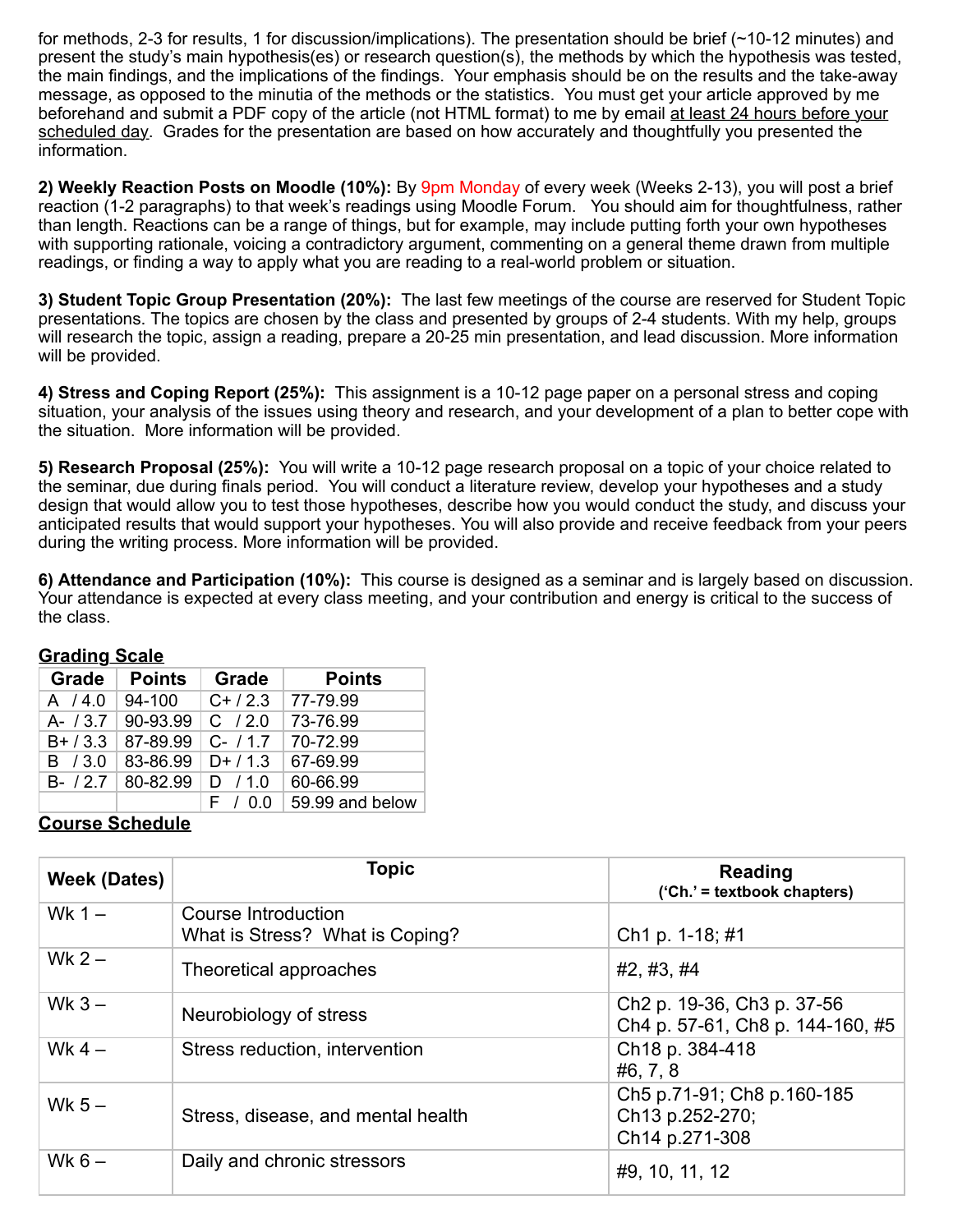|           | <b>STRESS &amp; COPING REPORT</b><br><b>DUE FRI 10/13 12 noon</b>          |                               |
|-----------|----------------------------------------------------------------------------|-------------------------------|
| Wk $7-$   | No Class - FALL BREAK - Enjoy!                                             |                               |
| Wk $8-$   | Research Workshop; Diversity and marginalization                           | #13, 14, 15, 16               |
| Wk $9-$   | Trauma<br>Prof. Zachary Moon visit                                         | #17, 18, 19, 20               |
| Wk $10 -$ | Personality                                                                | Ch15 p.309-334<br>#21, 22, 23 |
| Wk $11 -$ | Gender                                                                     | #24, 25, 26, 27               |
| Wk $12 -$ | Lit Review peer review day<br>*************Thanksgiving**************      |                               |
| Wk 13 -   | Relationships and social support                                           | #28, 29, 30, 31               |
| Wk 14 -   | Proposed Study peer review day<br><b>Student Topics/Presentations</b>      |                               |
| Wk $15-$  | <b>Student Topics/Presentations</b><br><b>Student Topics/Presentations</b> |                               |
|           | <b>FINAL RESEARCH PROPOSAL</b><br>DUE FRI 12/22 noon                       |                               |

| #               | <b>Additional Readings (available on Moodle)</b>                                                                                                                                                                                                                |
|-----------------|-----------------------------------------------------------------------------------------------------------------------------------------------------------------------------------------------------------------------------------------------------------------|
| $\mathbf{1}$    | Aldwin, C. M. (2009). Stress, Coping, and Development. NY: The Guilford Press. Chap 2 (Why is Stress<br>Important?, pp. 13-22) and Chap 3 (Definitions of Stress pp. 23-36)                                                                                     |
| $\overline{2}$  | Folkman, S., & Lazarus, R. S. (1991). Coping and emotion. In A. M. Monat and R. S. Lazarus (Eds.),<br>Stress and Coping: An Anthology (Third Edition), pp. 207-227, NY: Columbia University Press.                                                              |
| 3               | Aldwin, C. M. (2009) Chap 7 Theoretical Approaches to Coping pp. 98-126.                                                                                                                                                                                        |
| $\overline{4}$  | Moos, R. H., & Holahan, C. J. (2003). Dispositional and Contextual Perspectives on Coping: Toward an<br>Integrative Framework, Journal of Clinical Psychology, 59(12), 1387-1403.                                                                               |
| 5               | Aldwin, C. M. (2009) Chap 4 The physiology of stress pp. 37-54.                                                                                                                                                                                                 |
| 6               | Linnemann, A., Ditzen, B., Stahler, J., Doerr, J. M., & Nater, U. M. Music listening as a means of stress<br>reduction in daily life. Psychoneuroendocrinology, 60, 82-90.                                                                                      |
| $\overline{7}$  | Pennebaker, J. W. (1997). Writing about emotional experiences as a therapeutic process. Psychological<br>Science, 8, 162-166.                                                                                                                                   |
| 8               | Killingsworth, M. A., & Gilbert, D. T. (2010). A wandering mind is an unhappy mind. Science, 330, 932.                                                                                                                                                          |
| 9               | Wang, S., Repetti, R. L., & Campos, B. (2011). Job stress and family social behavior: The<br>moderating role of neuroticism. Journal of Occupational Health Psychology, 16(4), 441-456.                                                                         |
| 10              | DeLongis, A., Coyne, J. C., Dakof, G., Folkman, S, & Lazarus, R. S. (1982). Relationship of daily hassles,<br>uplifts, and major life events to health status. Health Psychology, 1, 119-136.                                                                   |
| 11              | Marin, T. J., Martin, T. M., Blackwell, E., Stetler, C., & Miller, G. E. (2007). Differentiating the impact of<br>episodic and chronic stressors on hypothalamic-pituitary-adrenocortical axis regulation in young women.<br>Health Psychology, 26(4), 447-455. |
| 12 <sup>2</sup> | Roux, A. V. D., & Mair, C., (2010). Neighborhoods and health. In Adler, N.E. and Stewart, J. (eds). The<br>Biology of Disadvantage: Socioeconomic Status and Health. Annals of the New York Academy of Sciences,<br>vol. 1186, 125-145.                         |
| 13 <sup>°</sup> | Kessler, R. C., Mickelson, K. D., & Williams, D. R. (1999). The prevalence, distribution, and mental health<br>correlates of perceived discrimination in the United States. Journal of Health and Social Behavior, 40, 208-<br>230.                             |
| 14              | Sue, D. W. et al (2007). Racial microaggressions in everyday life. American Psychologist, 62, 271-286.                                                                                                                                                          |
| 15              | Shorter-Gooden, K. (2004). Multiple resistance strategies: How African American women cope with racism<br>and sexism. The Journal of Black Psychology, 30, 406-425.                                                                                             |
| 16              | Meyer, I. H. (2003). Prejudice, social stress, and mental health in lesbian, gay, and bisexual populations:<br>Conceptual issues and research evidence. Psychological Bulletin, 129, 674-697.                                                                   |
| 17              | Zoellner, T., & Maercker, A. (2006). Posttraumatic growth in clinical psychology: A critical review and                                                                                                                                                         |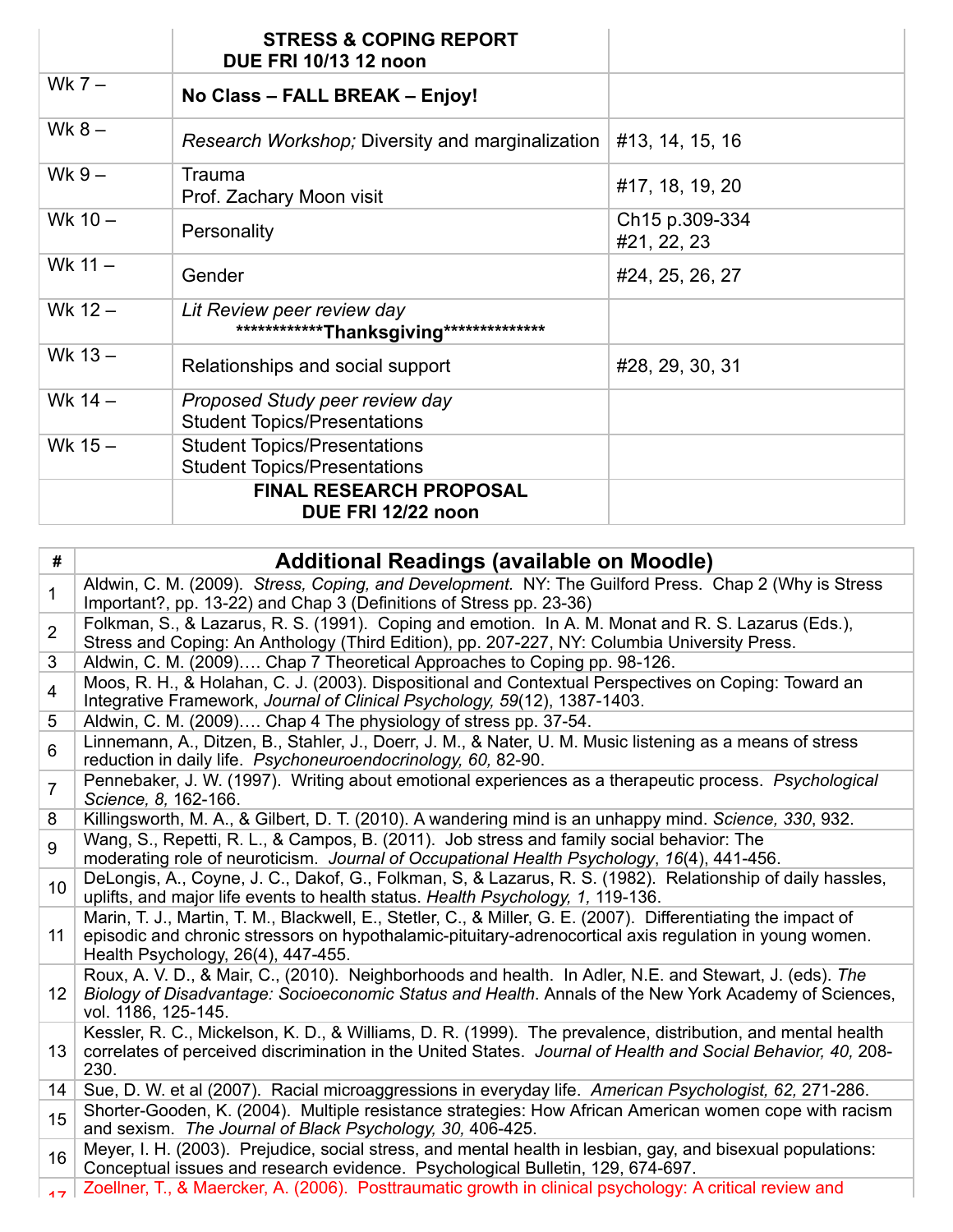| $\mathbf{L}$ | introduction of a two component model. Clinical Psychology Review, 26, 626-653.                                                                                                                                                                                        |
|--------------|------------------------------------------------------------------------------------------------------------------------------------------------------------------------------------------------------------------------------------------------------------------------|
| 18           | Kolassa, I, & Elbert, T. (2007). Structural and functional neuroplasticity in relation to traumatic stress.<br>Current Directions in Psychological Science, 16, 321-325.                                                                                               |
| 19           | Bonanno, G. A. (2004). Loss, trauma, and resilience: Have we underestimated the human capacity to<br>thrive after extremely aversive events? American Psychologist, 59, 20-28.                                                                                         |
| 20           | Folkman, S. (1997). Positive psychological states and coping with severe stress. Social Science &<br>Medicine, 45, 1207-1221.                                                                                                                                          |
| 21           | Bibbey, A., Carroll, D., Roseboom, T. J., Phillips, A. C., de Rooij, S. R. (2013). Personality and physiological<br>reactions to acute psychological stress. International Journal of Psychophysiology, 90, 28-36.                                                     |
| 22           | Laubmeier, K. K., Zakowski, S. G., & Bair, J. P. (2004). The role of spirituality in the psychological<br>adjustment to cancer: A test of the transactional model of stress and coping. International Journal of<br>Behavioral Medicine, 11, 48-55.                    |
| 23           | Iwanaga, M., Yokoyama, H., & Seiwa, H. (2004). Coping availability and stress reduction for optimistic and<br>pessimistic individuals. Personality and Individual Differences, 36, 11-22.                                                                              |
| 24           | Porter, L., Marco, C., Schwartz, J., Neale, J., Shiffman, S., & Stone, A. (2000). Gender differences in<br>coping: A comparison of trait and momentary assessments. Journal of Social and Clinical Psychology, 19,<br>480-498.                                         |
| 25           | Rudolph, K. (2002). Gender differences in emotional responses to interpersonal stress during adolescence.<br>Journal of Adolescent Health, 30, 3-13.                                                                                                                   |
| 26           | Hammen, C., Brennan, P. A., & Le Brocque, R. (2011). Youth depression and early childrearing: Stress<br>generation and intergenerational transmission of depression. Journal of Consulting and Clinical Psychology,<br>79, 353-363.                                    |
| 27           | Taylor, S. E. (2006). Tend and befriend: Biobehavioral bases of affiliation under stress. Current Directions in<br>Psychological Science, 15, 273-277.                                                                                                                 |
| 28           | Seeman, T. E. (1996). Social ties and health: The benefits of social integration. Annals of Epidemiology,<br>$6(5)$ , 442-451.                                                                                                                                         |
| 29           | Cohen, S., Doyle, W. J., Turner, R., Alper, C. M., & Skoner, D. P. (1997). Sociability and susceptibility to the<br>common cold. Psychological Science, 14(5), 389-395.                                                                                                |
| 30           | Kiecolt-Glaser, J. K., Loving, T. J., Stowell, J. R., Malarkey, W. B., Lemeshow, S., Dickinson, S. L., & Glaser,<br>R. (2005). Hostile marital interactions, proinflammatory cytokine production, and wound healing. Archives of<br>General Psychiatry, 62, 1377-1384. |
| 31           | Taylor, S. E., Welch, W. T., Kim, H. S., & Sherman, D. K. (2007). Cultural differences in the impact of social<br>support on psychological and biological stress responses. Psychological Science, 18(9), 831-837.                                                     |

#### **Class Policies**

- **Academic Integrity:** I have *zero* tolerance for academic dishonesty of any kind. This includes 'cheating' (giving or obtaining assistance on exams) as well as plagiarism (using another person's work, words, or ideas without properly crediting them). Follow the Haverford College Honor Code. Consult the APA Publication Manual.
- **Phone and Laptop Etiquette:** Please turn off or silence your cell phones. No texting.

Because this is a seminar course, I strongly discourage the use of laptops. If you wish to use a laptop, please discuss with me first. I reserve the right to ask you to leave the class if I suspect you are engaging in non-class related activities.

- **Office Hours:** I strongly encourage you to visit me during office hours to ask questions and discuss assignments. I hope that EACH of you will come visit at least ONCE this semester.
- **Emails:** I will try to respond to emails within 24 hours. The more specific your question and the more you've thought about it, the better I'll be able to address it. For any question that requires an extensive response, I may ask you to come to office hours instead.